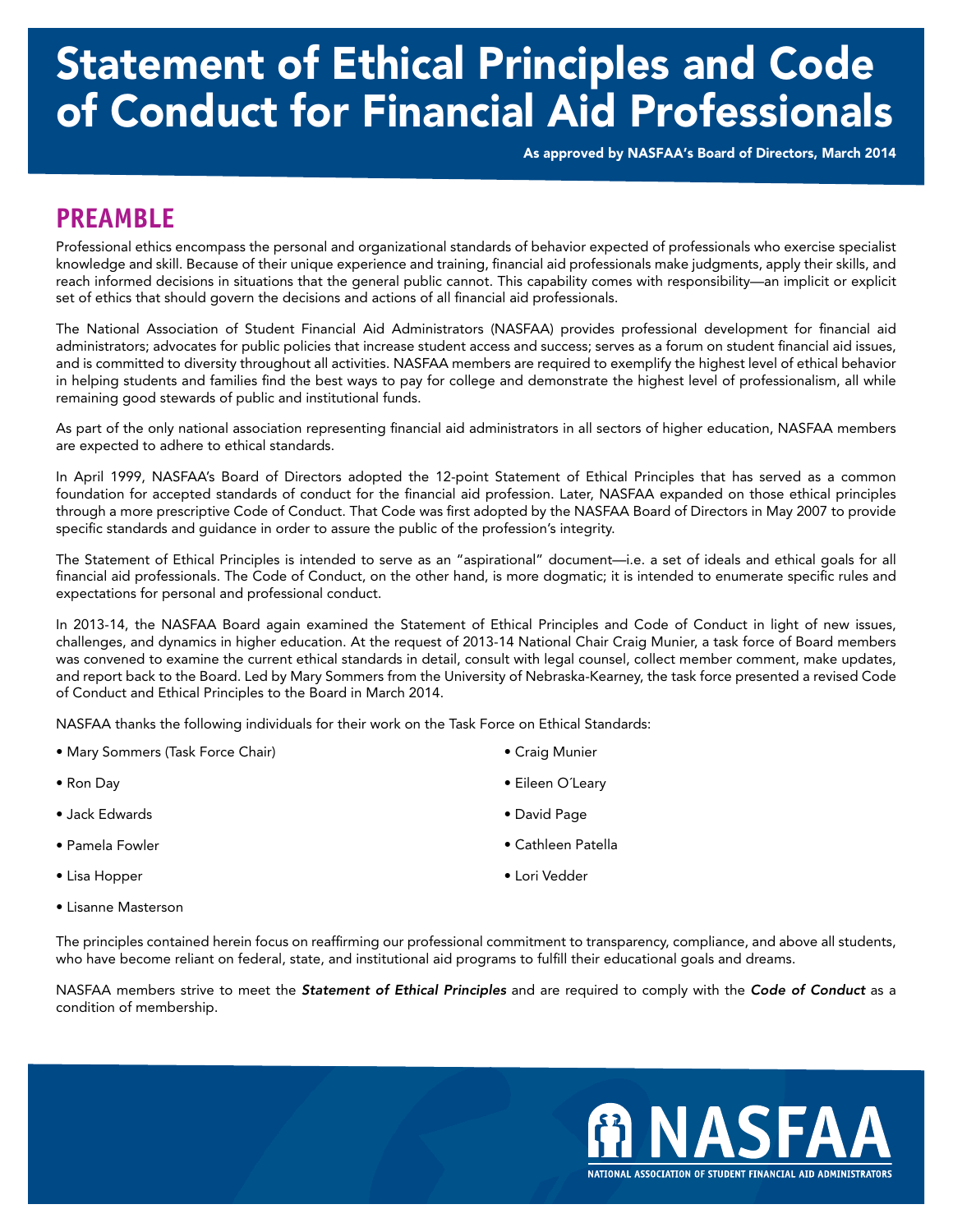## **STATEMENT OF ETHICAL PRINCIPLES**

The primary goal of the fnancial aid professional is to help students achieve their educational goals through fnancial support and resources. NASFAA members are required to exemplify the highest level of ethical behavior and demonstrate the highest level of professionalism.

We, fnancial aid professionals, declare our commitment to the following Statement of Ethical Principles.

Financial aid administrators shall:

#### Advocate for students

- Remain aware of issues affecting students and continually advocate for their interests at the institutional, state and federal levels.
- Support federal, state and institutional efforts to encourage students, as early as the elementary grades, to aspire to and plan for education beyond high school.

#### Manifest the highest level of integrity

- Commit to the highest level of ethical behavior and refrain from confict of interest or the perception thereof.
- Deal with others honestly and fairly, abiding by our commitments and always acting in a manner that merits the trust and confdence others have placed in us.
- Protect the privacy of individual student fnancial records.
- Promote the free expression of ideas and opinions, and foster respect for diverse viewpoints within the profession.

#### Support student access and success

- Commit to removing fnancial barriers for those who want to pursue postsecondary learning and support each student admitted to our institution.
- Without charge, assist students in applying for fnancial aid funds.
- Provide services and apply principles that do not discriminate on the basis of race, gender, ethnicity, sexual orientation, religion, disability, age, or economic status.
- Understand the need for fnancial education and commit to educate students and families on how to responsibly manage expenses and debt.

#### Comply with federal and state laws

- Adhere to all applicable laws and regulations governing federal, state, and institutional financial aid programs.
- Actively participate in ongoing professional development and continuing education programs to ensure ample understanding of statutes, regulations, and best practices governing the fnancial aid programs.
- Encourage colleagues to participate in the fnancial aid professional associations available to them at the state, regional, or national level and offer assistance to other aid professionals as needed.

#### Strive for transparency and clarity

- Provide our students and parents with the information they need to make good decisions about attending and paying for college.
- Educate students and families through quality information that is consumer-tested when possible. This includes (but is not limited to) transparency and full disclosure on award notices.
- Ensure equity by applying all need-analysis formulas consistently across the institution's full population of student fnancial aid applicants.
- Inform institutions, students, and parents of any changes in financial aid programs that could affect their student aid eligibility.

#### Protect the privacy of financial aid applicants

- Ensure that student and parent private information provided to the financial aid office by financial aid applicants is protected in accordance with all state and federal statutes and regulations, including FERPA and the Higher Education Act, Section 483(a)(3)(E) (20 U.S.C. 1090).
- Protect the information on the FAFSA from inappropriate use by ensuring that this information is only used for the application, award, and administration of aid awarded under Title IV of the Higher Education Act, state aid, or aid awarded by eligible institutions.